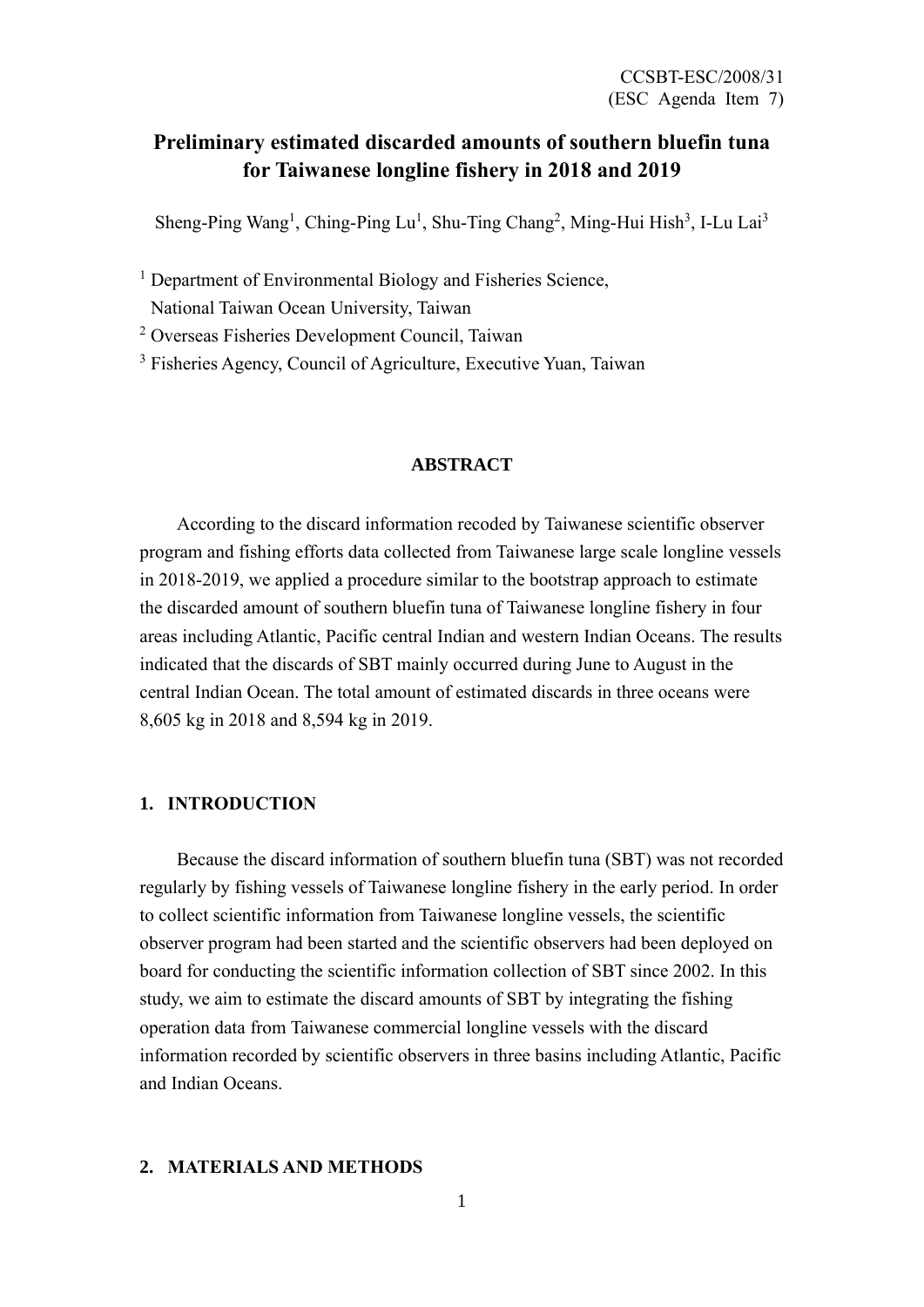## **2.1. Discard information of SBT collected by scientific observer program**

The discard information of SBT included fishing date, the location information (longitude and latitude), hooks and number of discards. The data were recorded by observers dispatched to Taiwanese longline vessels operated in three oceans during 2018-2019. Because the dispatch of observers did not spread over the SBT fishing ground each year. Therefore, the data are aggregated over years. The aggregated data are used to calculate quarterly and area-specific information of SBT discard. The areas are defined as Atlantic (Atl), Pacific (Pac), western Indian (W.Ind, west of 60°E) and central Indian Oceans (C.Ind, east of 60°E).

#### **2.2. Fishing effort of commercial longline vessels**

The data of fishing effort (hooks) are based on the daily operational data (logbook data with set-by-set information) of authorized fishing SBT Taiwanese longline vessels operated in the southern waters of 25°S from 2018 to 2019. The fishing efforts of the commercial data are integrated with the discard information from observer data to estimate the amount of SBT discard of Taiwanese longline fishery.

However, there was no authorized fishing SBT Taiwanese longline vessels operated in the Pacific Ocean in 2018 and 2019. Therefore, we calculated the proportion of SBT fishing vessels in the core area with historical data. And then, applying the proportion to select the vessels, which potentially fished SBT, for conducting the estimation of SBT discards in the Pacific Ocean.

#### **2.3. Procedure of the SBT discards estimation**

We developed an approach, which is similar to bootstrap method, to conduct the estimation of SBT discard and the procedures are described as below:

- (1) Randomly select the data from 50% of total fishing sets of observer data by areas (Atl, Pac, W. Ind and C. Ind) and by quarters (Jan-Mar, Apr-Jun, Jul-Sep and Aug-Dec).
- (2) Calculate quarterly and area-specific proportion of fishing sets with SBT discard (i.e. fishing sets with discard/total fishing sets, abbreviated as proportion of discard sets) and SBT discard rate (number of discards/1000 hooks) when SBT discard occurred (abbreviated as discard rate) based on the data selected from step (1).
- (3) Integrate the logbook data with discard information calculated from step (2) to estimate SBT discards. To estimate SBT discard, the steps of this method are described as below:
	- (a) Randomly select logbook data based on a specific number of fishing sets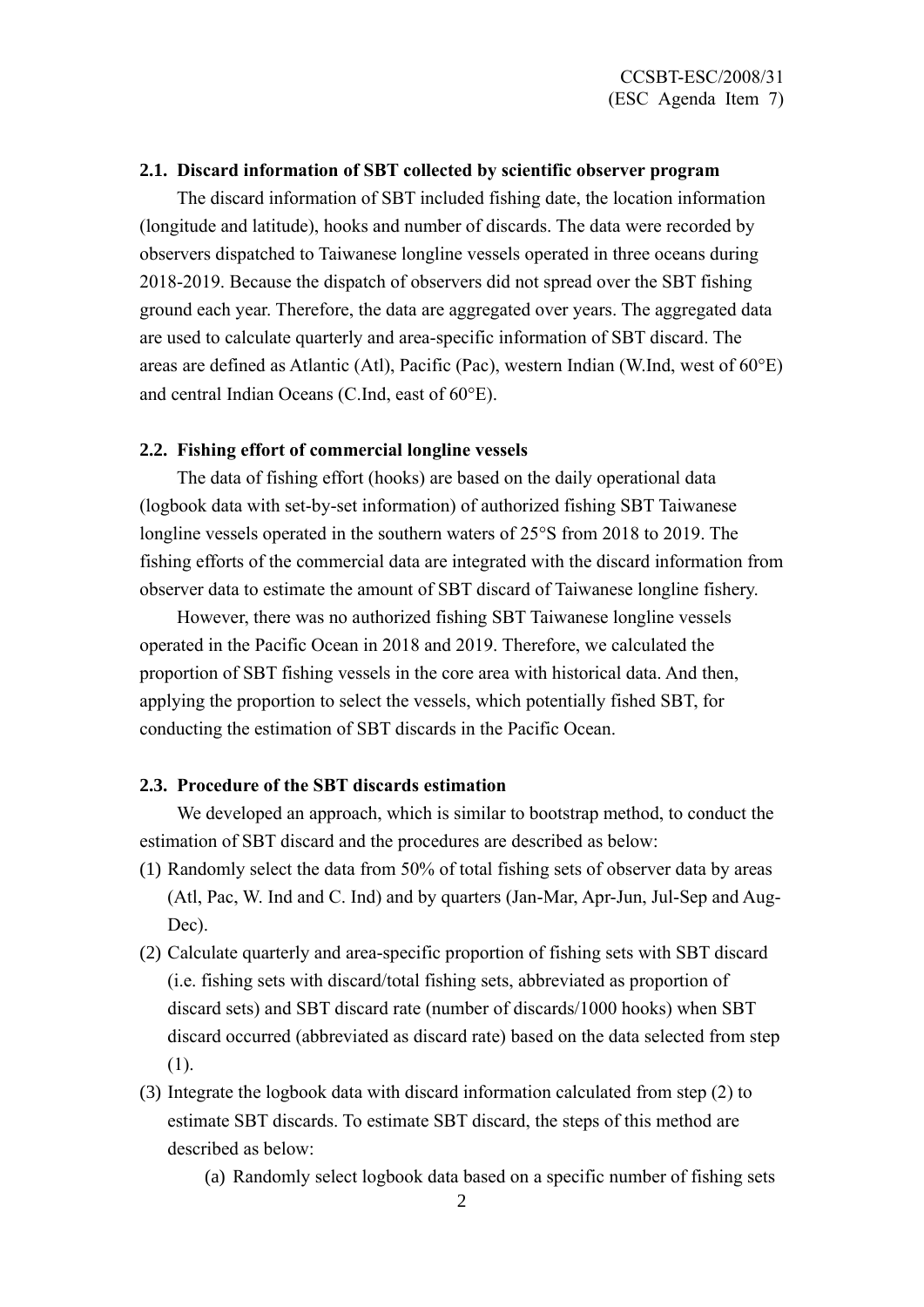for each vessel.

$$
\tilde{n}_{q,a}^v = p_{q,a} \cdot n_{q,a}^v
$$

where,

, *v*  $\tilde{n}_{q,a}^{\nu}$  is the number of selected fishing sets for vessel *v*, in quarter *q* and in

area *a*;

*pq,a* is the proportion of discard sets in quarter *q* and in area *a* calculated from step  $(2)$ ;

, *v*  $n_{q,a}^{\nu}$  is the total fishing sets for vessel *v*, in quarter *q* and in area *a*.

(b) Estimate the number of SBT discards based on the effort (hooks) obtained from step (a) and discard rate from step (2).

$$
d_{q,a}^{v,i} = f_{q,a}^{v,i} \cdot \varphi_{q,a} \quad (i = 1, 2, \dots, \tilde{n}_{q,a}^{v})
$$

where,

, ,  $d_{q,a}^{v,i}$  is the number of SBT discards for vessel *v*, in quarter *q*, in area *a* and in fishing set *i*;

, , *vi*  $f_{q,a}^{v,i}$  is the number of hooks for vessel *v*, in quarter *q*, in area *a* and in

fishing set *i* obtained from step (a);

 $\varphi_{q,a}$  is the discard rate in quarter *q* and in area *a* calculated from step (2).

- (4) Repeat steps  $(1)$  to  $(3)$  for 500 times.
- (5) Convert the discard amount in number into discard amount in weight based on the mean value of weight. The quarterly and area-specific mean weights are calculated based on the weight of SBT catch measured by observers (Table 1). Based on the data of observers and the information of industry, most SBT discards were small sizes when the quotas did not achieve. Before the quotas achieved, the mean weight is assumed to be 10 kg for roughly estimated according to the observer data.
- (6) Estimate mean, median and confidence intervals of SBT discard by vessels, fishing sets and 5x5 longitude-latitude grids.

## **3. RESULTS AND DISCUSSIONS**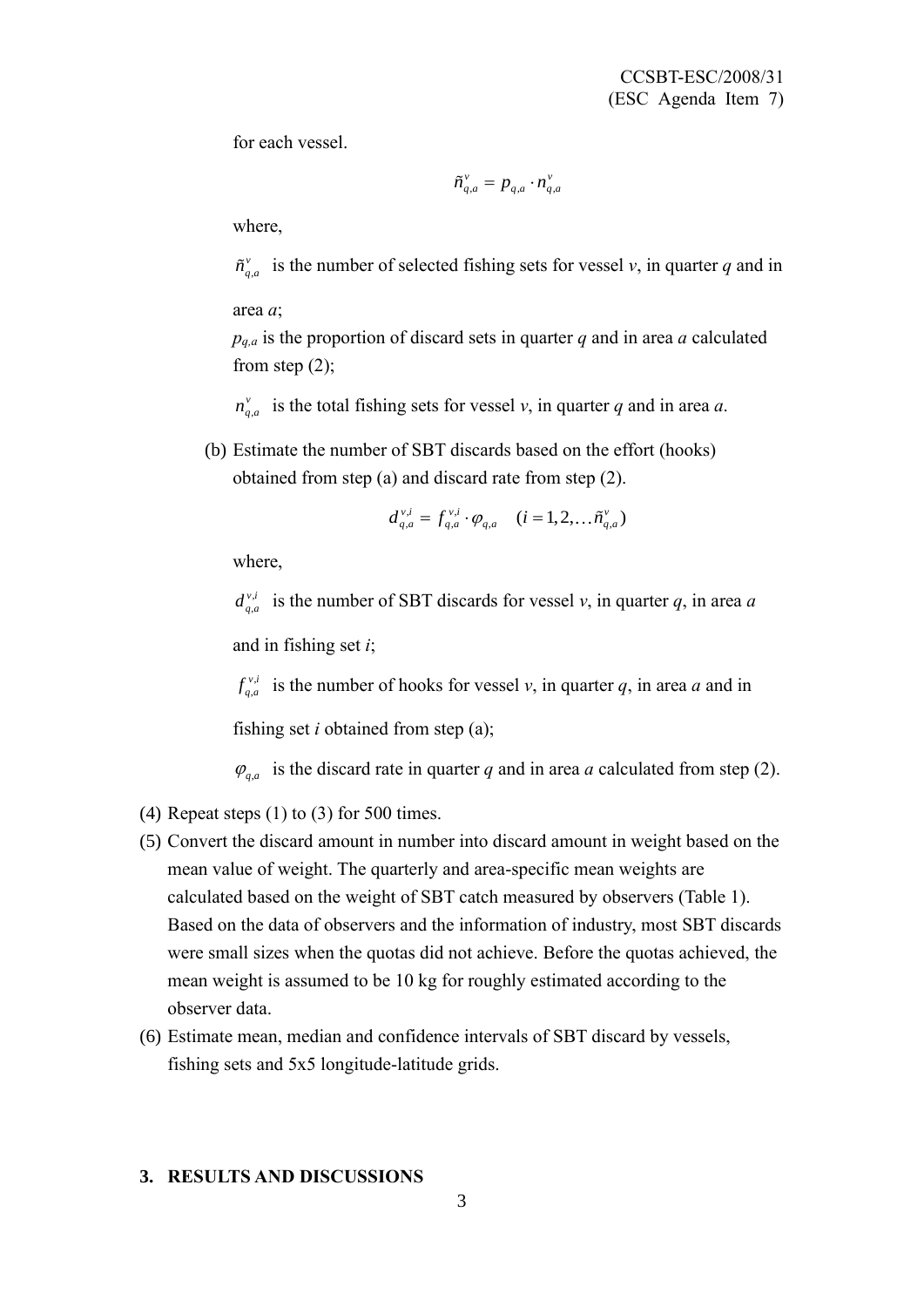### **3.1. Discard information based on observer data**

 The proportions of discard sets in the Indian Ocean are obviously higher than those in the Atlantic and Pacific Oceans (Table 2). The summary for the discard rate when SBT discard occurred were shown in Table 3. The highest discard rates occurred in the central Indian Ocean. However, discard rate in the Atlantic Ocean is obviously higher than those in the western Indian Ocean and Pacific Ocean. In the Pacific Oceans, the proportion of discard sets and discard rate are obviously lower than those in other areas.

#### **3.2. Estimate of SBT discard**

 The estimations of SBT in number and weight discards in four areas in 2018 and 2019 were listed in Tables 4 and 5. The highest estimations of SBT discards in number and weight were both revealed in the central Indian Ocean in both 2018 and 2019. According to the estimated discards, the average SBT discards of three areas were calculated as 8,605 kg in 2018 and 8,594 kg in 2019.

 The monthly SBT discards estimated for 2018 and 2019 were shown in Fig. 1. The trends of discards were similar pattern in both 2018 and 2019. The discards mainly occurred from June to August in 2018 and 2019. And the highest values were shown in July of these two years, and there was slightly lower estimates discard in August in 2019 than in 2018.

 The distributions of estimated SBT discards for 2018 and 2019 are shown in Figs. 2. In these two years, obviously higher discards of 2018 occurred in the Atlantic Ocean. The distributions of discards estimated were concentrated in the central Indian Ocean in 2018 and 2019.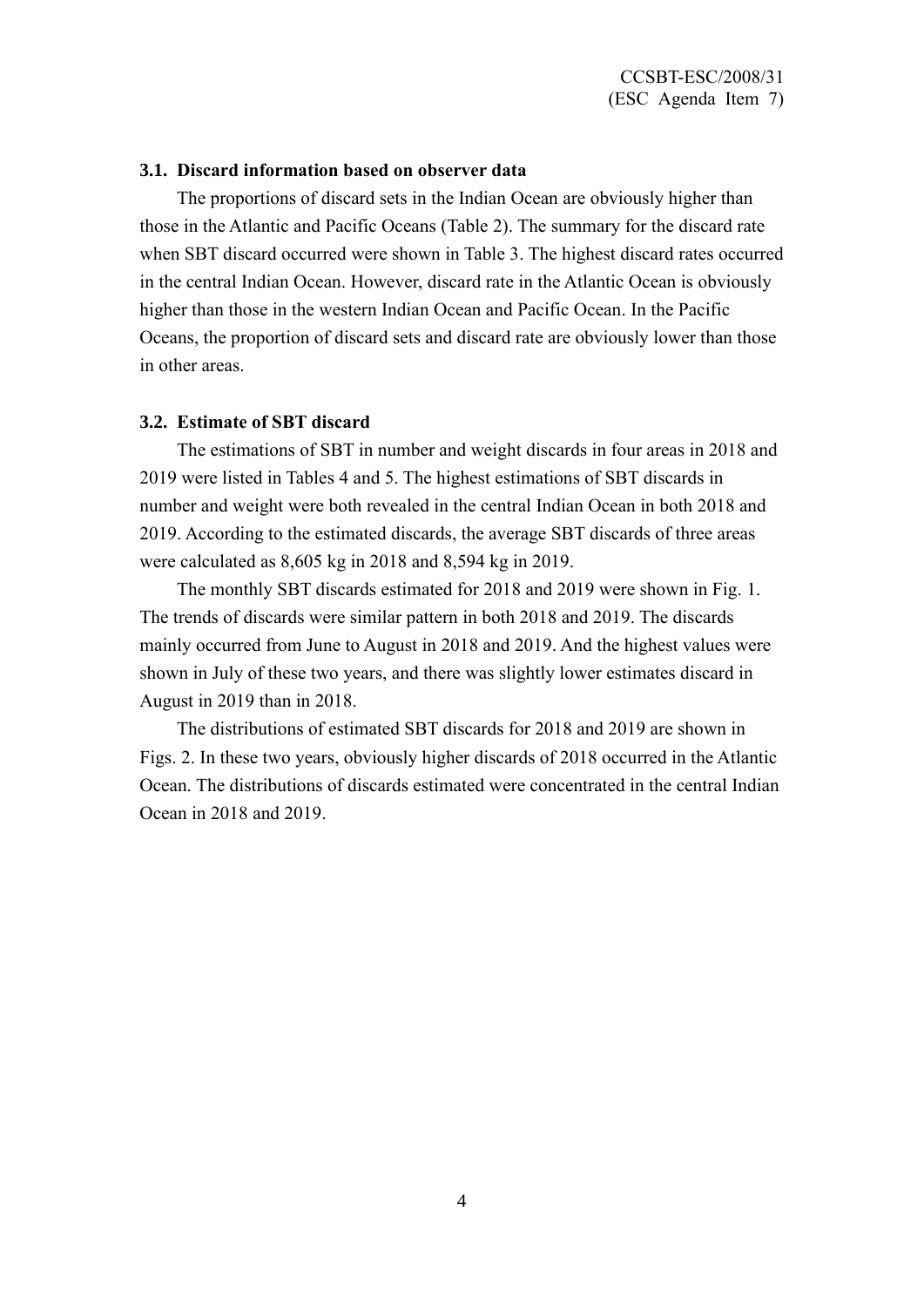

Fig. 1. The trends of monthly SBT discards estimated in 2018 and 2019.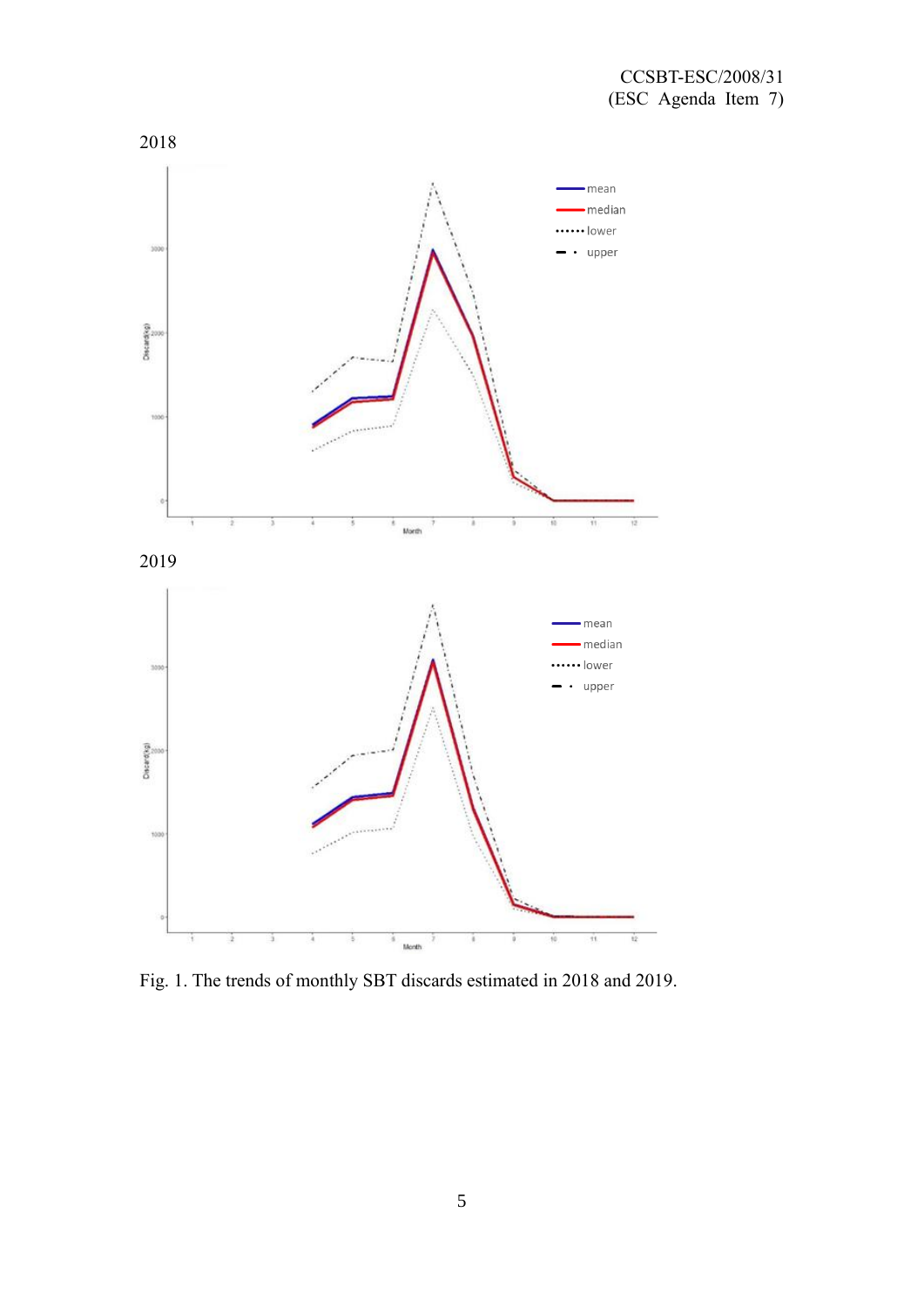



Fig. 2. The distributions of SBT discards estimated for 2018 and 2019.

6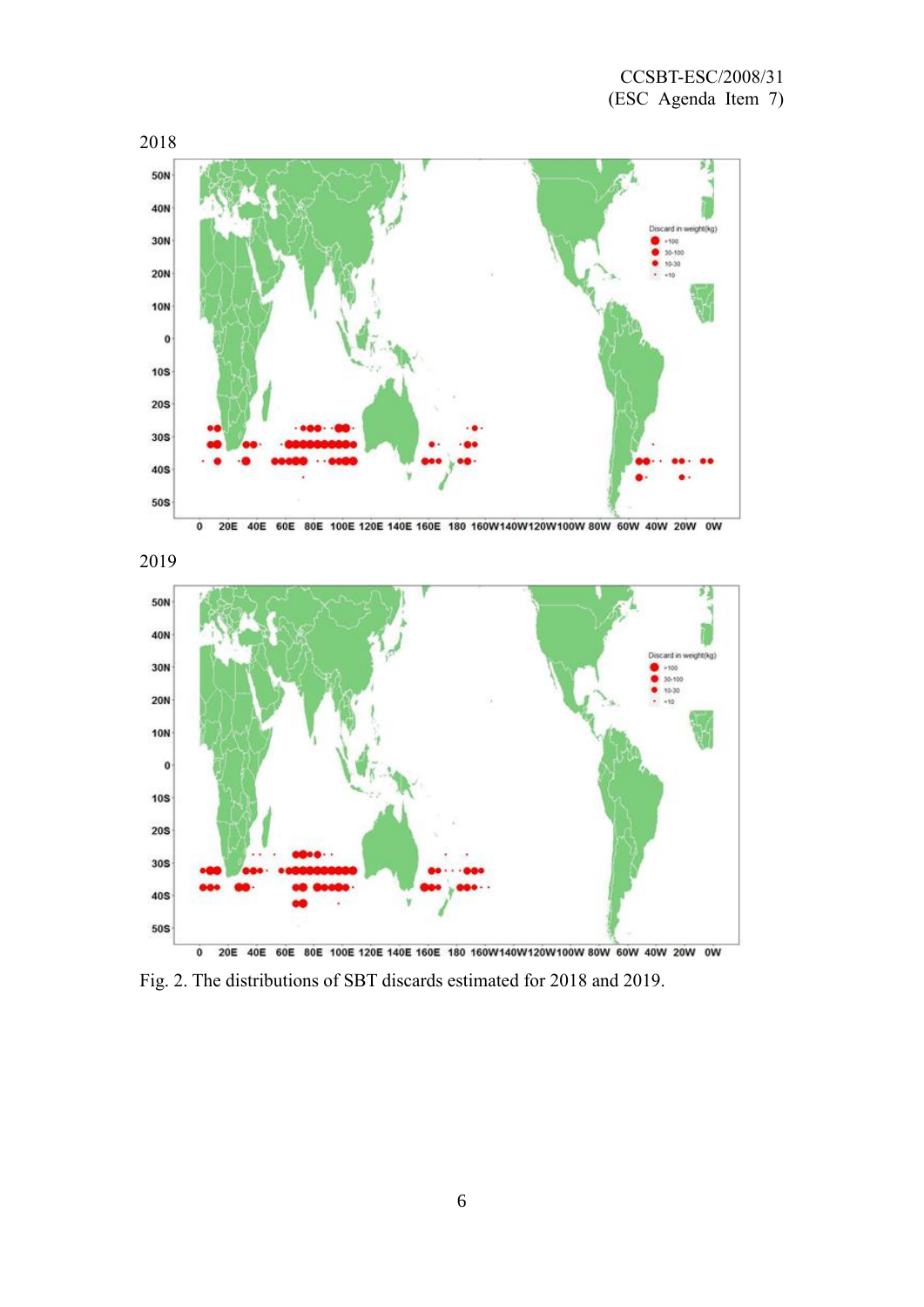| Area      | Quarter        | Mean weight (kg) |
|-----------|----------------|------------------|
| Atlantic  | 1              | 54.70            |
| Atlantic  | $\overline{2}$ | 51.32            |
| Atlantic  | 3              | 46.87            |
| Pacific   | 1              | 30.17            |
| Pacific   | $\overline{2}$ | 52.73            |
| Pacific   | 3              | 53.45            |
| W. Indian | 1              | 29.80            |
| W. Indian | $\overline{2}$ | 53.88            |
| W. Indian | 3              | 37.95            |
| W. Indian | 4              | 47.07            |
| C. Indian | 1              | 38.11            |
| C. Indian | 2              | 36.87            |
| C. Indian | 3              | 30.52            |

Table 1. The quarterly and area-specific mean weights calculated based on the data of logbook in 2018 and 2019.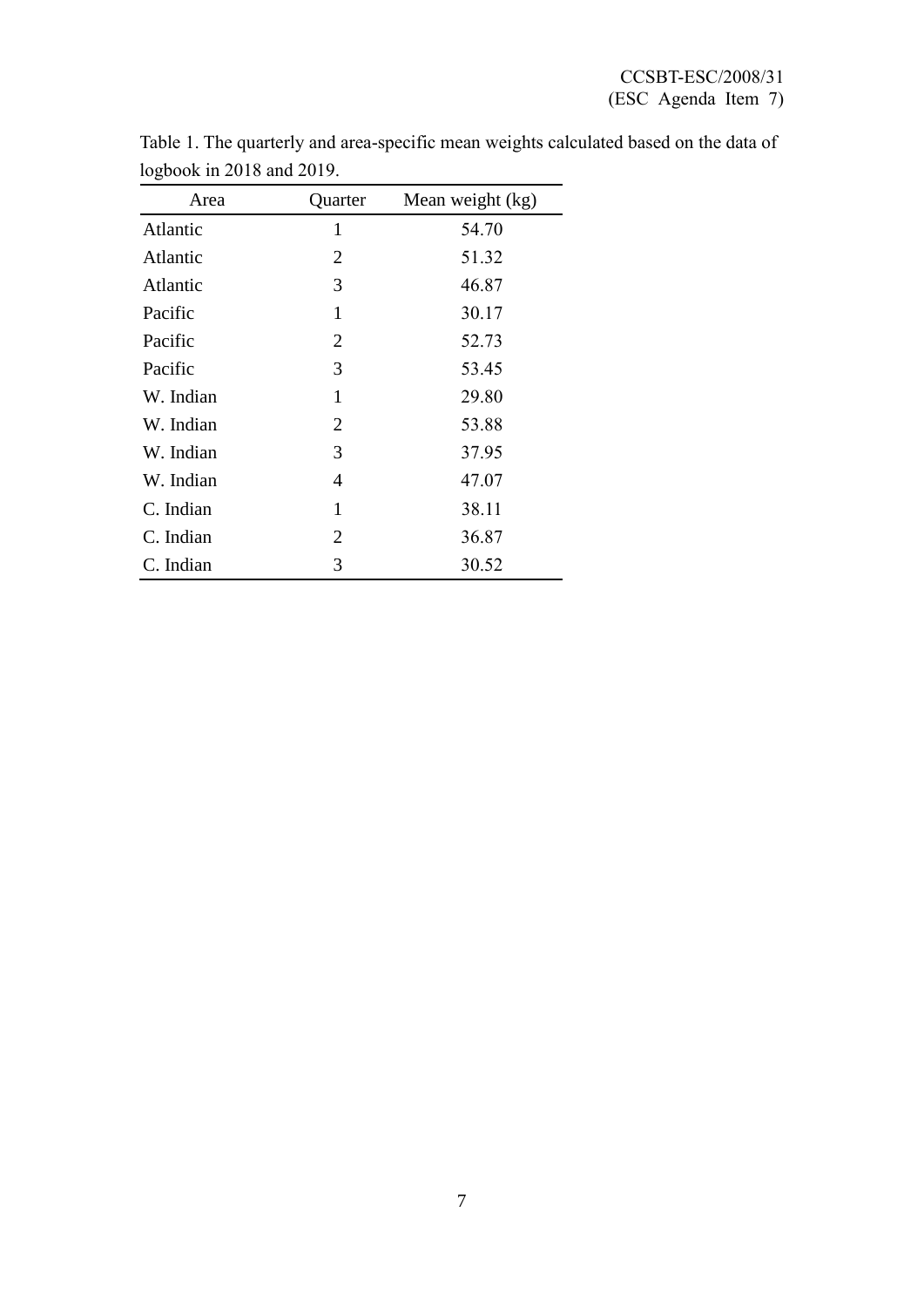| Area      | Mean   | Median | Lower $(2.5\%)$ | Upper (97.5%) |
|-----------|--------|--------|-----------------|---------------|
| Atlantic  | 0.0055 | 0.0018 | 0.0000          | 0.0237        |
| Pacific   | 0.0041 | 0.0000 | 0.0000          | 0.0246        |
| W. Indian | 0.0150 | 0.0100 | 0.0000          | 0.0378        |
| C. Indian | 0.0179 | 0.0061 | 0.0000          | 0.0496        |

Table 2. The summary for estimated proportion of fishing sets with SBT discard.

Table 3. The summary for estimated SBT discard rate when SBT discard occurred.

| Area      | Mean   | Median | Lower $(2.5\%)$ | Upper (97.5%) |
|-----------|--------|--------|-----------------|---------------|
| Atlantic  | 0.0307 | 0.0000 | 0.0000          | 0.2381        |
| Pacific   | 0.0027 | 0.0000 | 0.0000          | 0.0333        |
| W. Indian | 0.0159 | 0.0138 | 0.0000          | 0.0457        |
| C. Indian | 0.0307 | 0.0050 | 0.0000          | 0.1062        |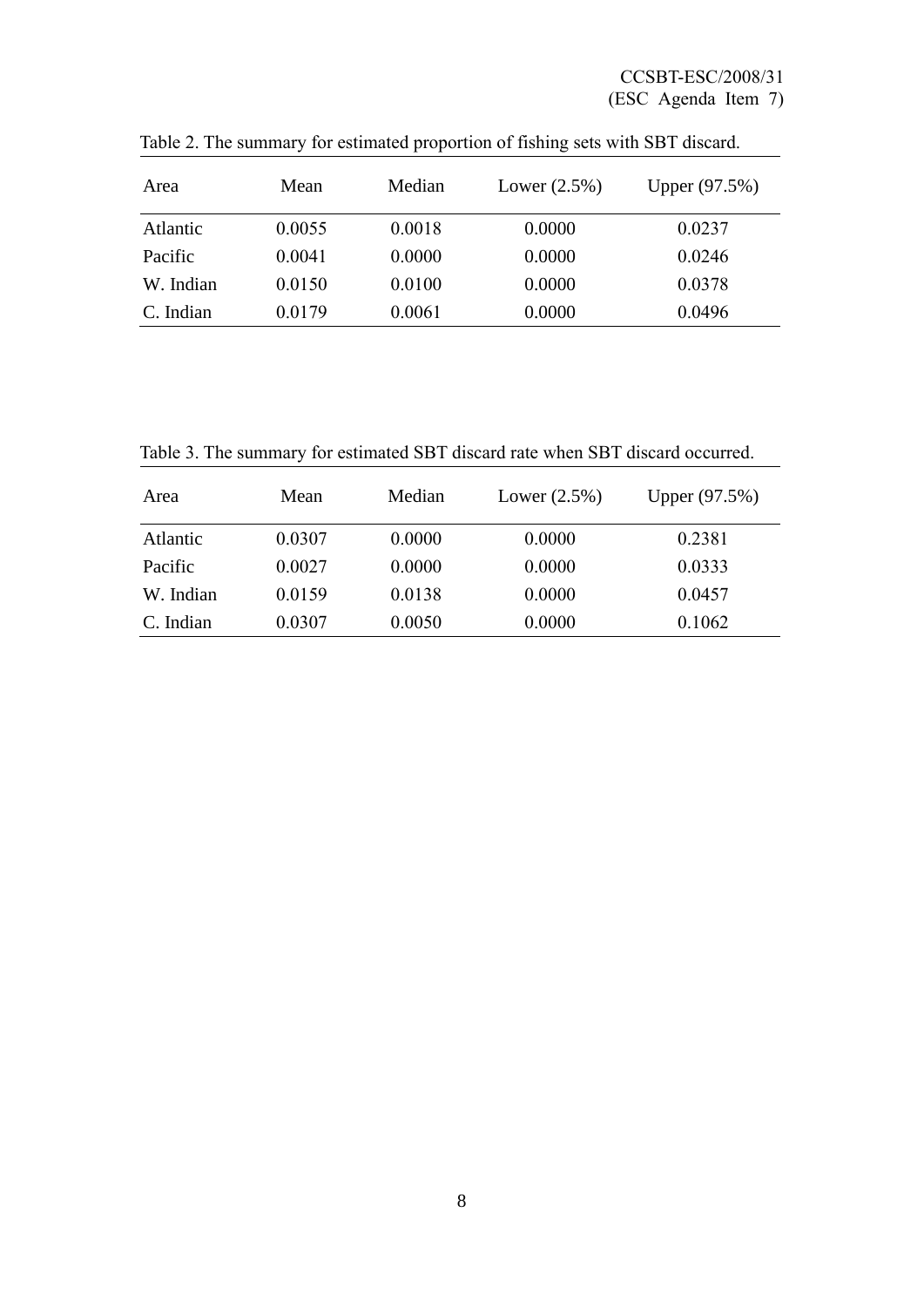| Area by   | Mean | Median | Lower $(2.5\%)$ | Upper (97.5%) |
|-----------|------|--------|-----------------|---------------|
| year      |      |        |                 |               |
| 2018      |      |        |                 |               |
| Atlantic  | 81   | 73     | 44              | 135           |
| Pacific   | 32   | 31     | 27              | 37            |
| W. Indian | 27   | 24     | 13              | 48            |
| C. Indian | 721  | 716    | 548             | 908           |
| Total     | 861  | 844    | 632             | 1,128         |
| 2019      |      |        |                 |               |
| Atlantic  | 47   | 42     | 24              | 78            |
| Pacific   | 56   | 54     | 45              | 69            |
| W. Indian | 45   | 42     | 22              | 79            |
| C. Indian | 712  | 706    | 552             | 892           |
| Total     | 860  | 844    | 643             | 1,118         |

Table 4. The estimated number of SBT discards for 2018 and 2019.